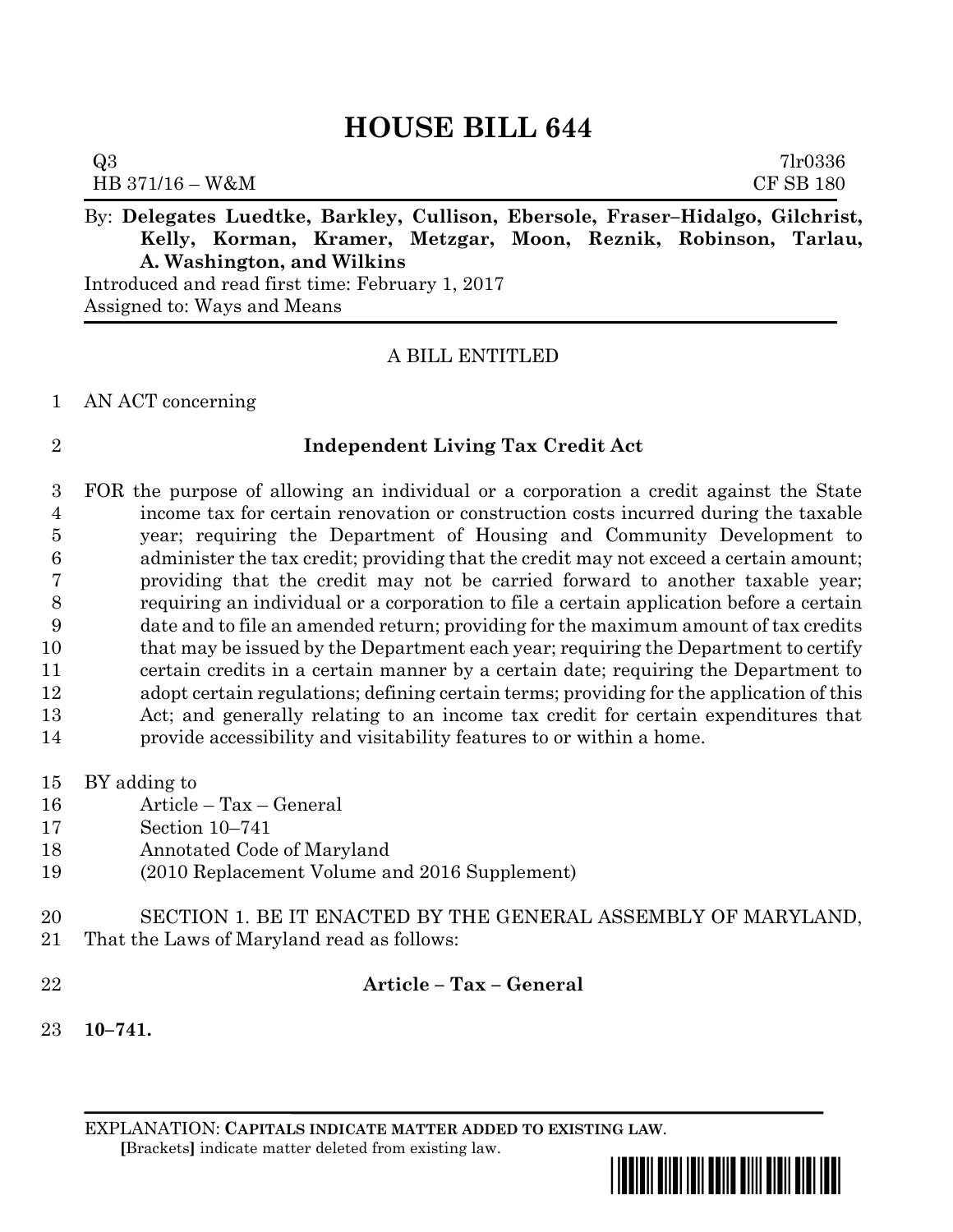**HOUSE BILL 644**

 **(A) (1) IN THIS SECTION THE FOLLOWING WORDS HAVE THE MEANINGS INDICATED.**

 **(2) "ACCESSIBILITY AND UNIVERSAL VISITABILITY FEATURES" MEANS COMPONENTS OF RENOVATION TO AN EXISTING HOME OR CONSTRUCTION OF A NEW HOME THAT IMPROVES ACCESS TO OR WITHIN THE HOME FOR INDIVIDUALS WITH DISABILITIES.**

 **(3) "DEPARTMENT" MEANS THE DEPARTMENT OF HOUSING AND COMMUNITY DEVELOPMENT.**

 **(4) "QUALIFIED EXPENSES" MEANS COSTS INCURRED TO INSTALL ACCESSIBILITY AND UNIVERSAL VISITABILITY FEATURES TO OR WITHIN A HOME.**

 **(B) (1) SUBJECT TO THE LIMITATIONS OF THIS SECTION, AN INDIVIDUAL OR A CORPORATION MAY CLAIM A CREDIT AGAINST THE STATE INCOME TAX IN AN AMOUNT EQUAL TO 50% OF THE QUALIFIED EXPENSES INCURRED DURING THE TAXABLE YEAR TO RENOVATE AN EXISTING HOME OR CONSTRUCT A NEW HOME WITH ACCESSIBILITY AND UNIVERSAL VISITABILITY FEATURES.**

 **(2) AN ORGANIZATION THAT IS EXEMPT FROM TAXATION UNDER § 501(C)(3) OR (4) OF THE INTERNAL REVENUE CODE MAY APPLY THE CREDIT UNDER THIS SECTION AGAINST STATE INCOME TAX DUE ON UNRELATED BUSINESS TAXABLE INCOME AS PROVIDED UNDER §§ 10–304 AND 10–812 OF THIS TITLE.**

 **(C) (1) FOR ANY TAXABLE YEAR, THE CREDIT ALLOWED UNDER THIS SECTION MAY NOT EXCEED THE LESSER OF:**

**(I) \$5,000; OR**

 **(II) THE STATE INCOME TAX IMPOSED FOR THE TAXABLE YEAR CALCULATED BEFORE THE APPLICATION OF THE CREDITS ALLOWED UNDER THIS SECTION AND UNDER §§ 10–701 AND 10–701.1 OF THIS SUBTITLE BUT AFTER THE APPLICATION OF ANY OTHER CREDIT ALLOWED UNDER THIS SUBTITLE.**

 **(2) THE UNUSED AMOUNT OF THE CREDIT MAY NOT BE CARRIED OVER TO ANY OTHER TAXABLE YEAR.**

 **(D) (1) BY JUNE 1 OF THE CALENDAR YEAR FOLLOWING THE END OF THE TAXABLE YEAR IN WHICH THE QUALIFIED EXPENSES WERE INCURRED, AN INDIVIDUAL OR A CORPORATION SHALL SUBMIT AN APPLICATION TO THE DEPARTMENT FOR THE CREDITS ALLOWED UNDER SUBSECTION (B) OF THIS SECTION.**